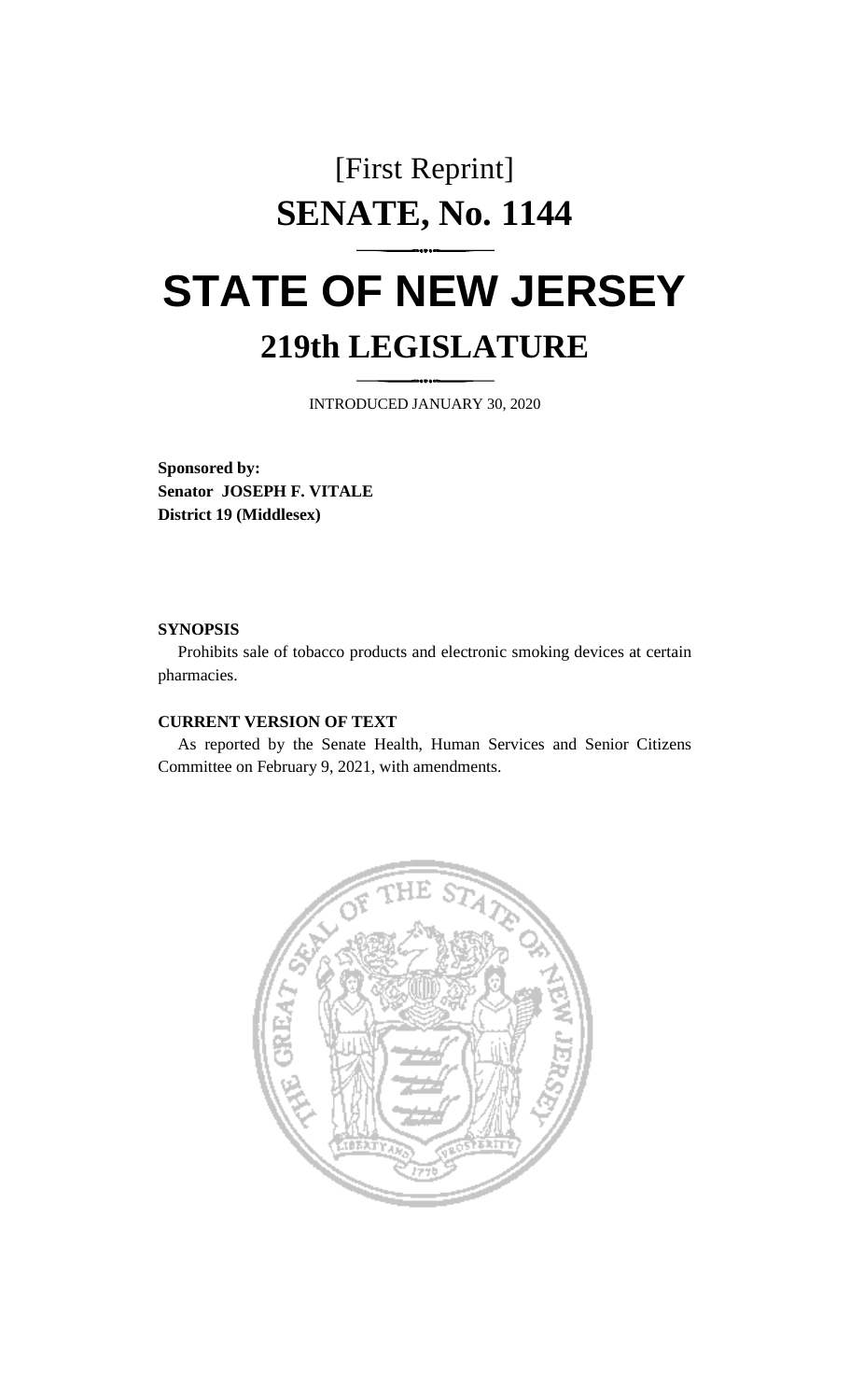**AN ACT** concerning tobacco and electronic smoking devices and supplementing Title 2A of the New Jersey Statutes.

 **BE IT ENACTED** *by the Senate and General Assembly of the State of New Jersey:*

 1. a. No person, either directly or indirectly by an agent or employee, or by a vending machine located on the premises, shall sell or offer for sale at a pharmacy practice site that has been issued a permit under P.L.2003, c.280 (C.45:14-40 et seq.), or at a business entity that has a pharmacy practice site located on its premises:

 (1) any cigarettes made of tobacco or of any other matter or substance which can be smoked, or any cigarette paper or tobacco in any form, including smokeless tobacco; or

 (2) any electronic smoking device that can be used to deliver nicotine or other substances to the person inhaling from the device, including, but not limited to, an electronic cigarette, cigar, cigarillo, or pipe, or any cartridge or other component of the device or related product.

 b. Nothing in subsection a. of this section shall be construed to prohibit a pharmacy practice site or business entity that has a pharmacy practice site located on its premises from selling or offering for sale smoking cessation products approved by the federal Food and Drug Administration, and nothing in subsection a. of this section shall be construed to prohibit a pharmacy practice site, or a business entity that has a pharmacy practice site located on its premises, that has been issued a medical cannabis dispensary permit pursuant to P.L.2009, c.307 (C.24:6I-1 et al.), from dispensing medical cannabis in any authorized form, as well as paraphernalia and related supplies, to registered qualifying patients.

 c. The owner of a pharmacy practice site or a business entity that has a pharmacy practice site located on its premises that violates the provisions of subsection a. of this section shall be liable to a civil penalty of not less than \$250 for the first violation, not less than \$500 for the second violation, and \$1,000 for the third and each subsequent violation. The civil penalty shall be collected pursuant to the "Penalty Enforcement Law of 1999," P.L.1999, c.274 (C.2A:58-10 et seq.), in a summary proceeding before the municipal court having jurisdiction. An official authorized by statute or ordinance to enforce the State or local health codes or a law enforcement officer having enforcement authority in that municipality may issue a summons for a violation of the provisions of subsection a. of this section, and may serve and execute all process with respect to the enforcement of this section consistent with the Rules of Court. A penalty recovered under the provisions of this subsection shall be recovered by and in the name of

**EXPLANATION – Matter enclosed in bold-faced brackets [thus] in the above bill is not enacted and is intended to be omitted in the law.**

**Matter underlined thus is new matter.**

**Matter enclosed in superscript numerals has been adopted as follows: Senate SHH committee amendments adopted February 9, 2021.**